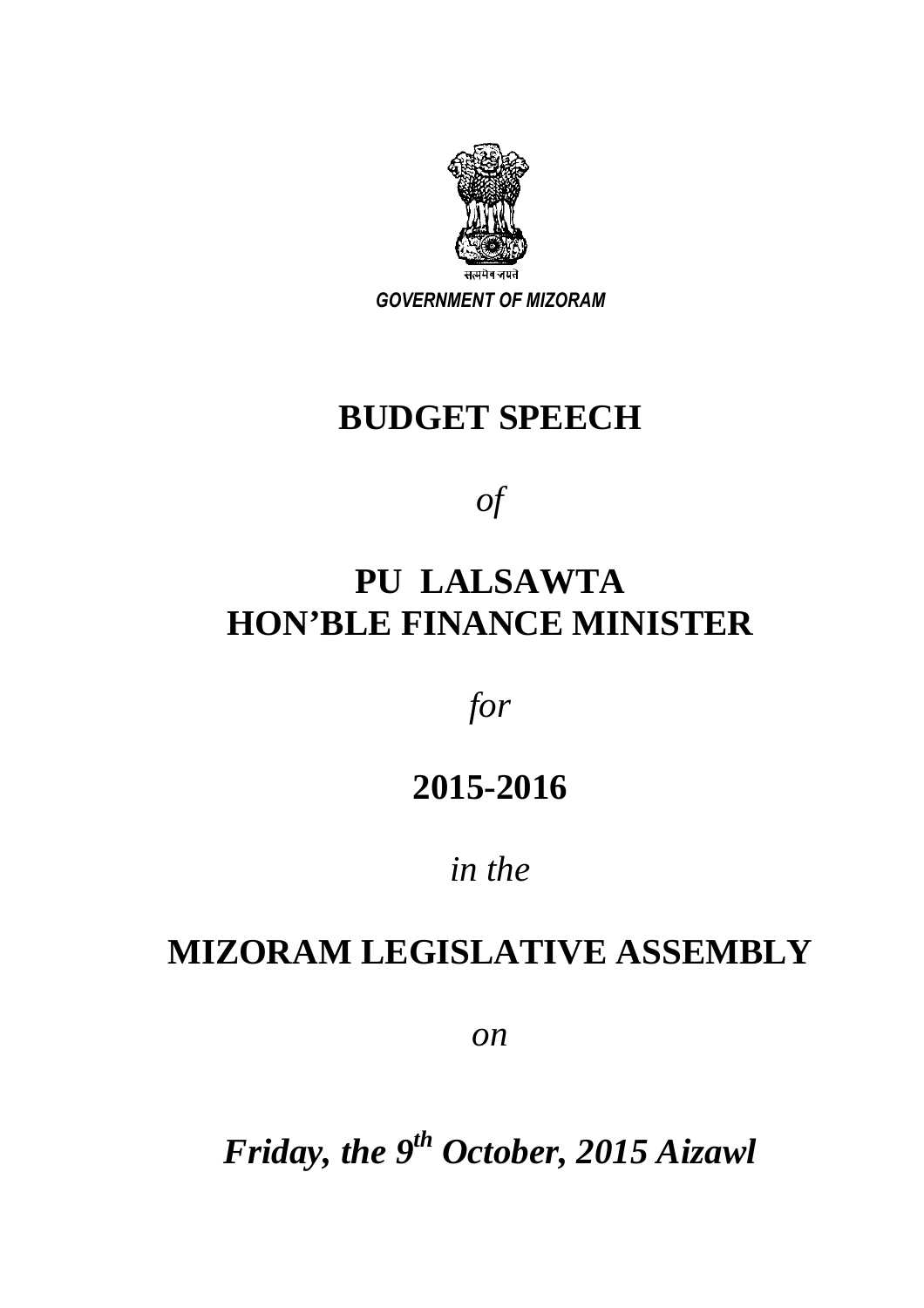## **BUDGET SPEECH OF THE FINANCE MINISTER FOR THE FINANCIAL YEAR 2015-2016**

Mr. Speaker Sir,

 With your permission I am presenting to this august House the Regular Budget for the Financial Year 2015-16 for discussion and its subsequent approval.

2. The first Vote on Account Budget 2015-16 for April – July 2015 was laid in this House on 19<sup>th</sup>March 2015 and another Vote on Account for August – October 2015 was again placed on  $7<sup>th</sup>$  July this year. I express once more my sincere thanks to this House for having approved the two Vote on Account. As we are all aware, the current financial year is the year from which the awards of the Fourteenth Finance Commission are effective. The recommendations of the Commission have introduced a paradigm shift in the pattern of the transfer of funds to the States. Apart from this, Government of India has since introduced a new system by setting up the National Institute for Transforming India, NITI Aayog, in place of the erstwhile Planning Commission. Under the new pattern of funding, States are no longer given their main sources of Plan Fund consisting of Normal Central Assistance (NCA), Special Central Assistance (SCA) and Special Plan Assistance (SPA) that were, otherwise, formerly made available within the Five-Year Plan and Annual Plan.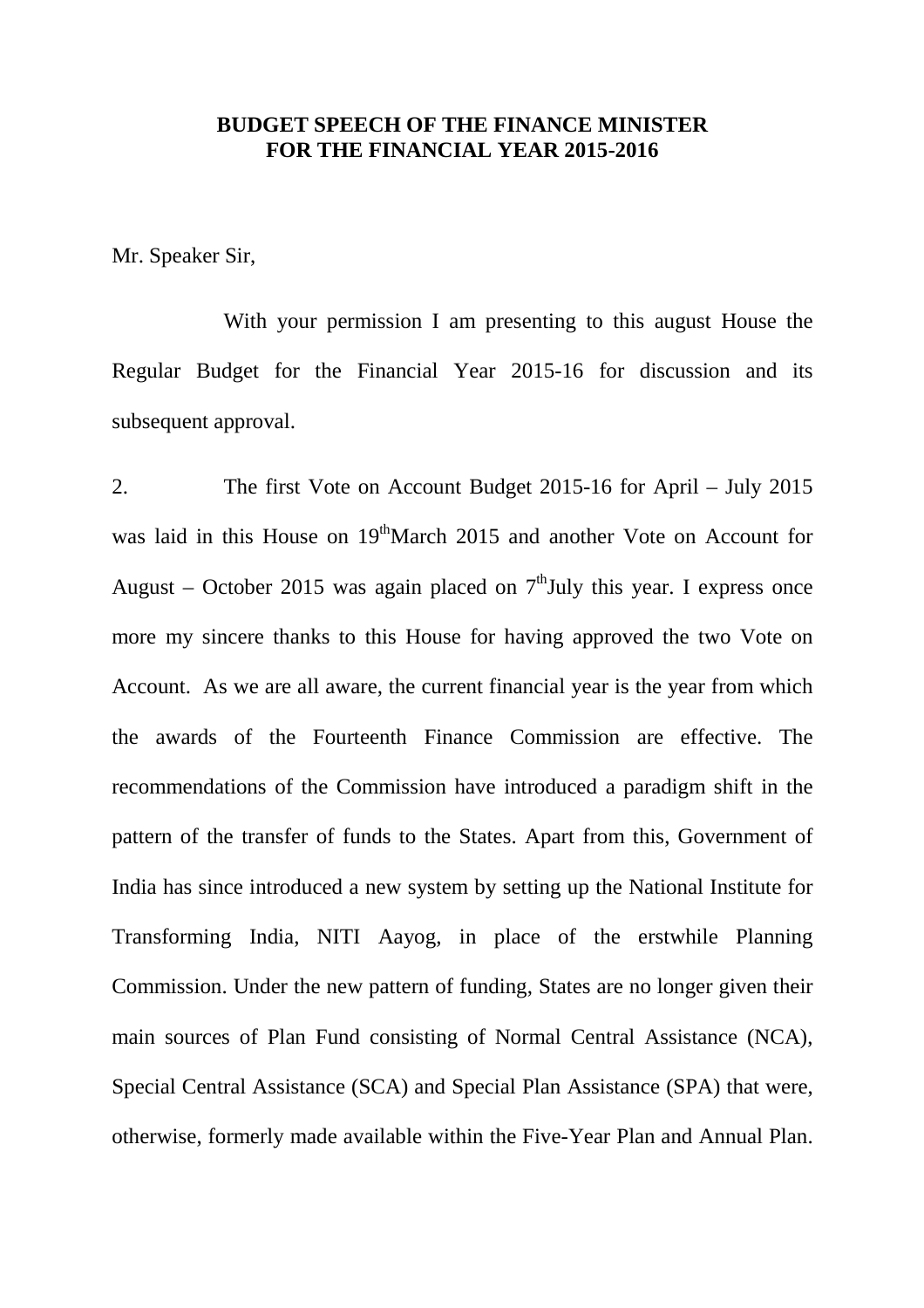The categorisation of some States, including Mizoram, as Special Category States is also discontinued. Another significant development is the change in the existing funding pattern of 90:10 for various Centrally Sponsored Schemes. I would kindly remind the honourable Members that because of these changed circumstances mentioned above, the two sets of Vote on Account were required to be passed.

3. The total fund under the award of the Fourteenth Finance Commission for our State during 2015-16 to 2019-20 will be Rs. 30584.21 crore as shown below:

| ן הטוון נווער נווין |             |                 |              |                           |             |              |
|---------------------|-------------|-----------------|--------------|---------------------------|-------------|--------------|
| Year                | <b>PDRD</b> | <b>Share of</b> |              | <b>Urban Local Bodies</b> | <b>SDRF</b> | <b>Total</b> |
|                     | Grant       | <b>Taxes</b>    | <b>Basic</b> | <b>Performance</b>        |             |              |
| $2015 - 16$         | 2139        | 2670            | 11.54        |                           | 15          | 4835.54      |
| 2016-17             | 2294        | 3081            | 15.97        | 4.71                      | 16          | 5411.68      |
| 2017-18             | 2446        | 3559            | 18.46        | 5.34                      | 17          | 6045.80      |
| 2018-19             | 2588        | 4118            | 21.35        | 6.06                      | 18          | 6751.41      |
| 2019-20             | 2716        | 4769            | 28.85        | 7.93                      | 18          | 7539.78      |
| <b>Total</b>        | 12183       | 18197           | 96.17        | 24.04                     | 84          | 30584.21     |

*(Rupees in crore)* 

4. The main sources of funds for the State during these 5 years will consist primarily of Share of Taxes and Post-Devolution Revenue Deficit Grant (PDRD Grant), while the grants for Urban Local Bodies and State Disaster Response Fund (SDRF) are specific grants that cannot be utilised for other purposes.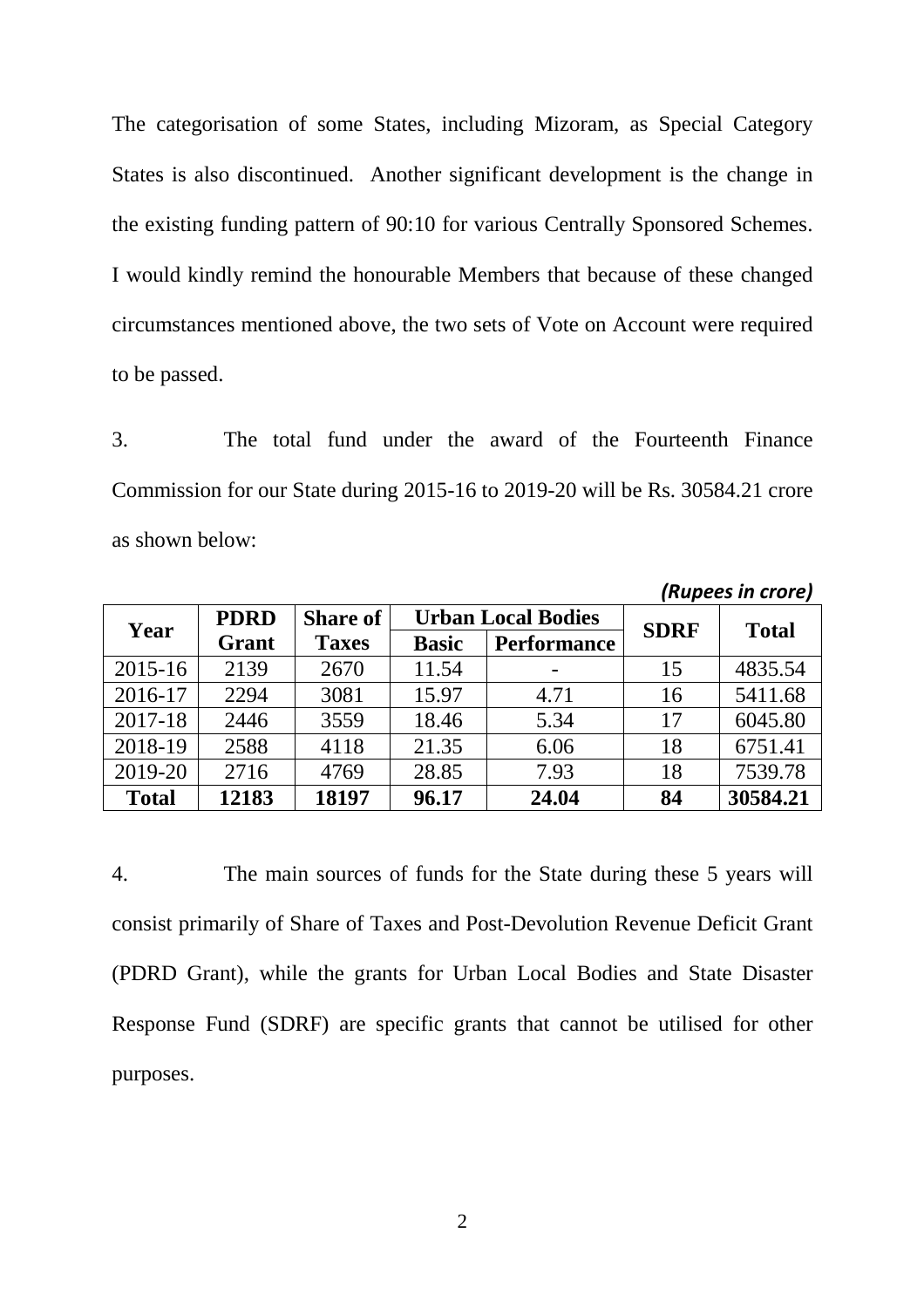5. In comparison with the total fund received under Thirteenth Finance Commission, the funds recommended by the Fourteenth Finance Commission for our State appears to be a huge sum. However, I would urge respected Members to note that due to the discontinuation of normal Plan flows which used to come earlier, coupled with the changed sharing patterns of Centrally Sponsored Schemes from the usual 90:10 to 50:50 or so, the implication is that the State would have to spend more funds on State Matching Share in order to avail of many of the Centrally Sponsored Schemes.

6. In all the previous years, Planning Commission would allocate Plan funds to the States in the form of Annual Plan Outlay within the approved Five-Year Plan while the Non Plan funds used to be allocated for 5 years according to the recommendations of the Central Finance Commission. However, from 2015-16 onwards, the awards of the Fourteenth Finance Commission are made to the States without there being any differentiation between Plan and Non Plan allocation. The remaining funds that will flow from the Central Government will be from Schemes under CSS, NEC and NLCPR,the amounts of which the concerned Central Ministries are yet to decide on and so, I propose to provide only the tentative figures against these schemes in the Budget.

### **Budget Estimates 2015-16**

7. Mr.Speaker Sir, I may now come to the Budget Estimates 2015-16.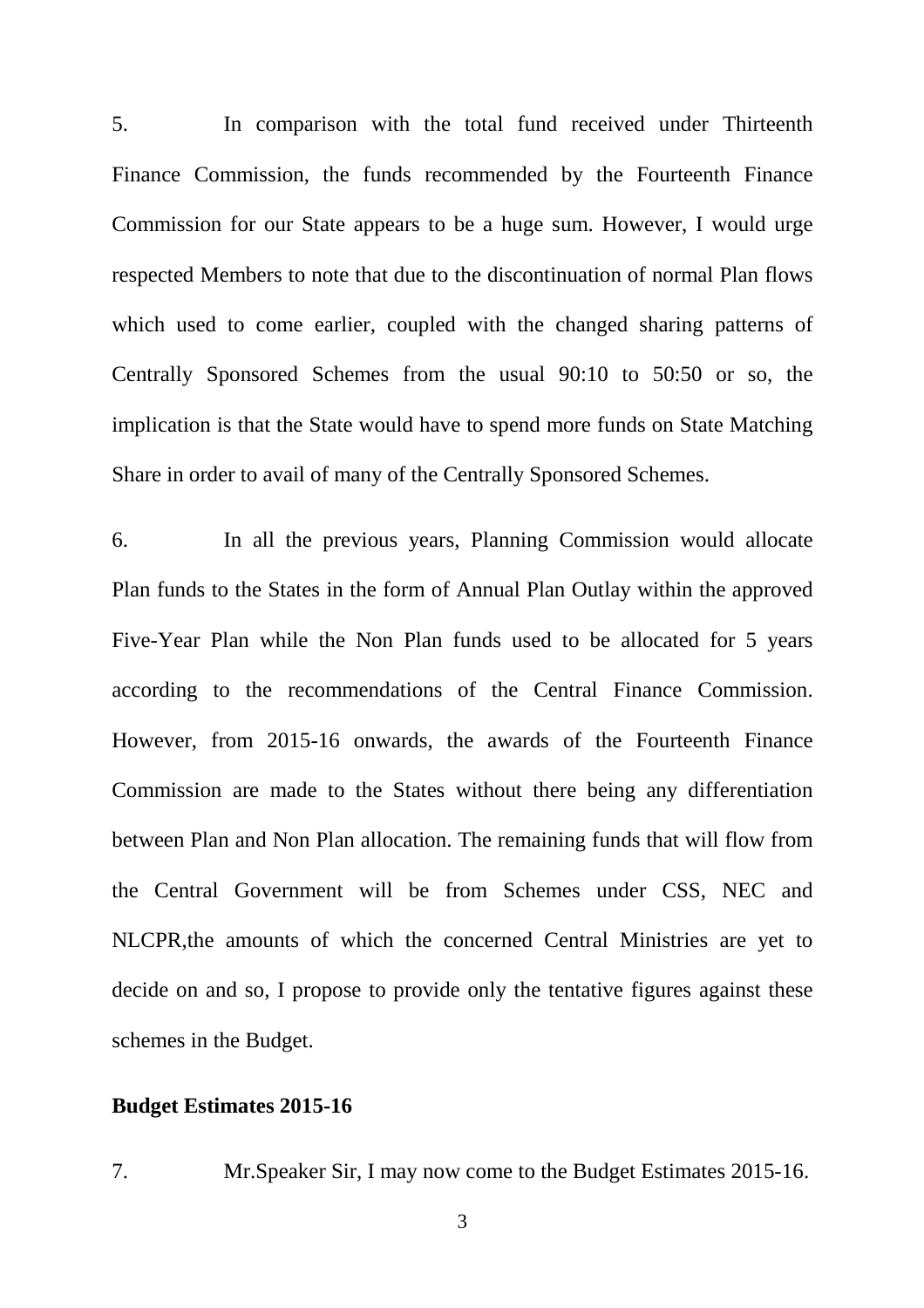#### **Revenue Receipt**

8. Revenue Receipt of the State consists of Tax Revenue and Non-Tax Revenue. The estimated Tax Revenue for 2015-16 is Rs. 2740.28 crore comprising State's Own Tax Revenue of Rs. 326.56 crore and State's share of Central Taxes of Rs. 2413.72 crore.

9. The estimated amount for Non-Tax Revenue for 2015-16 stands at Rs. 4435.17 crore, of which State's Own Non-Tax Revenue comprises Rs. 252.81 crore. The Grants-in-Aid from the Central Government is thus pegged at Rs.4182.36 crore. The components of grants under Non-Plan and Plan are Rs. 2167.54 crore and Rs. 2014.82 crore respectively.

10. Out of the total estimated Tax Revenue of the State indicated above, the estimated State's Own Tax Revenue of Rs. 326.56 crore is 11.92 percent and the State's Own Non-Tax Revenue of Rs. 252.81 crore forms 5.7 percent of the total Non-Tax Revenue expected during the year.

### **Capital Receipt**

11. The total Capital Receipt is estimated at Rs. 429.89 crore for the current financial year 2015-16. Capital Receipt comprises Internal Debt of the State Government, Loans & Advances from the Central Government and Recoveries of Loans & Advances. Non-Debt Receipt (Recoveries from Loans and Advances) is estimated at Rs. 40 crore. It is estimated that an amount of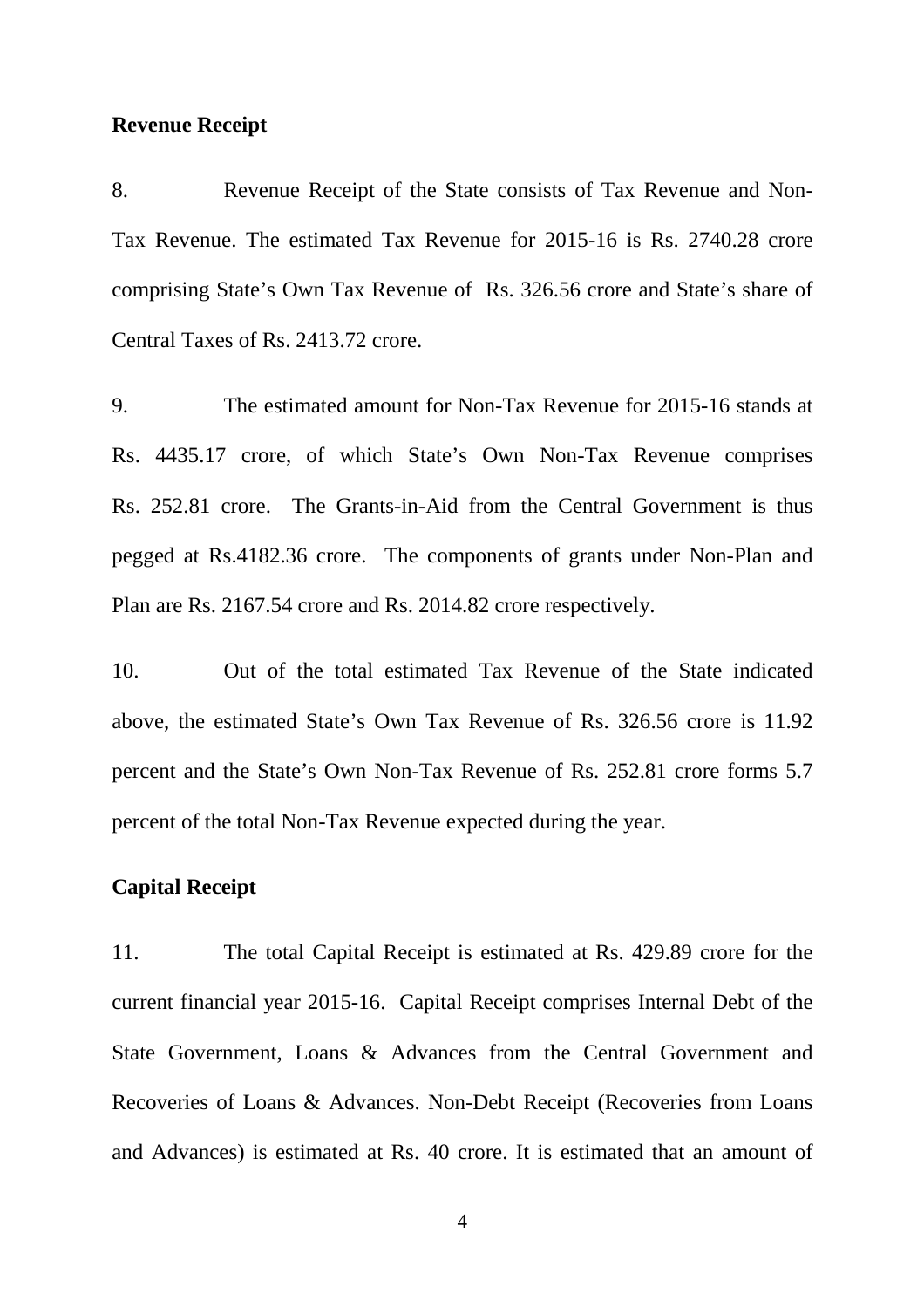Rs. 369.22 crore shall be obtained from Internal Debt whereas Rs. 20.67 crore is estimated on account of Loans & Advances from Central Government. The estimated receipt of total Public Debt then comes to Rs. 389.89 crore.

12. Estimated receipt on account of Share of Taxes of Rs. 2413.72 crore for the year is pegged as per what is reflected in the Union Budget while the amount actually recommended by the Fourteenth Finance Commission is Rs. 2670 crore. However, it may be noted that the amount that will finally be transferred to the State will be based on actual realization of taxes by the Central Government during the year.

# **Efforts on Increase of Tax and Non-Tax**

13. We need to put in more efforts to increase the quantum of our own Tax and Non-Tax collection, and to this end our Government is committed to finding all possible sources of receipts. During the last financial year 2014-15, the total receipt on account of State Excise is Rs. 4.91 crore. With the introduction of the Mizoram Liquor (Control & Prohibition) Act, 2014 I anticipate enhanced excise inflows and because of this I now propose an estimated excise receipt of Rs. 35.68 crore during 2015-16.

14. A decision has been taken recently by the Government to revise the existing rate of VAT on various Tobacco Products including cigarettes, cigars,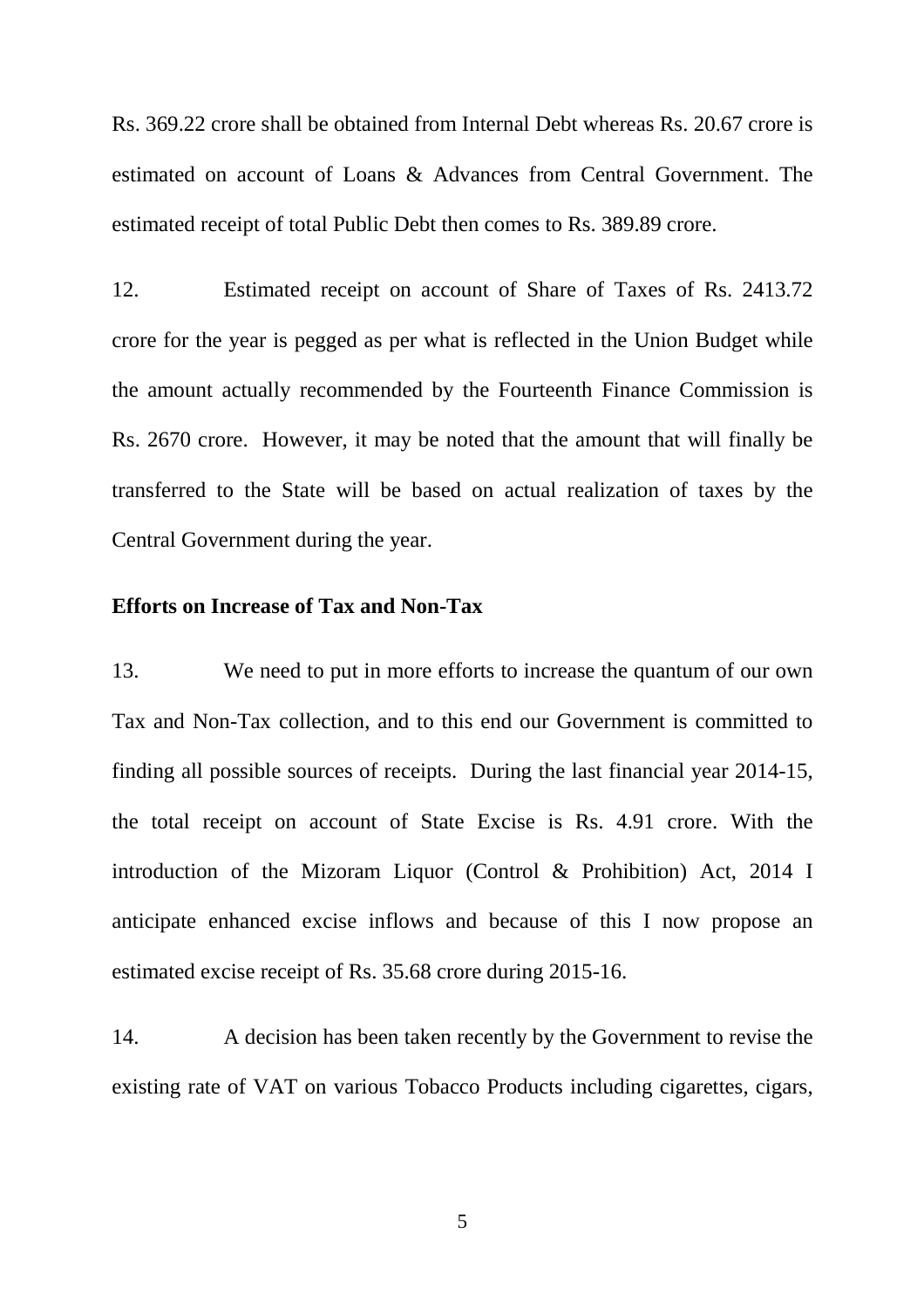cigarillos and *vaihlo* from 20 percent to 30 percent. As a result, I propose additional revenue of Rs. 1.50 crore during the current financial year.

15. The Mizoram Entry Tax Draft Bill 2015 recently passed in this House has been actively pursued for its actual implementation. And from this effort, a certain amount of additional revenue is also expected.

16. There is also an endeavour in the Government to put in place an Amendment to the Mizoram (Land Revenue) Act 2013 and the Mizoram (Land Revenue) Rules 2013 to streamline and improve the procedures and processes of survey, allotment and settlement of land, land record management and assessment and collection of land revenue which is expected to be introduced during 2015-16. I therefore provide an additional receipt of Rs. 1 crore in the Budget.

17. Under the Department of Land Revenue & Settlement there is an active effort to bring out a system to increase collection of taxes on account of Registration Fees and Stamp Duties in the State, which has been considered to hold great revenue potential for the State. The Mizoram Registration Rules 2015 are being prepared under Section 69 of the Registration Act 1908. I propose an additional receipt of Rs. 5 crore on this count during 2015-16.

18. There is also an urgent need to augment receipts under State's Own Non-Tax Revenue, especially tariffs on water and power by effecting regular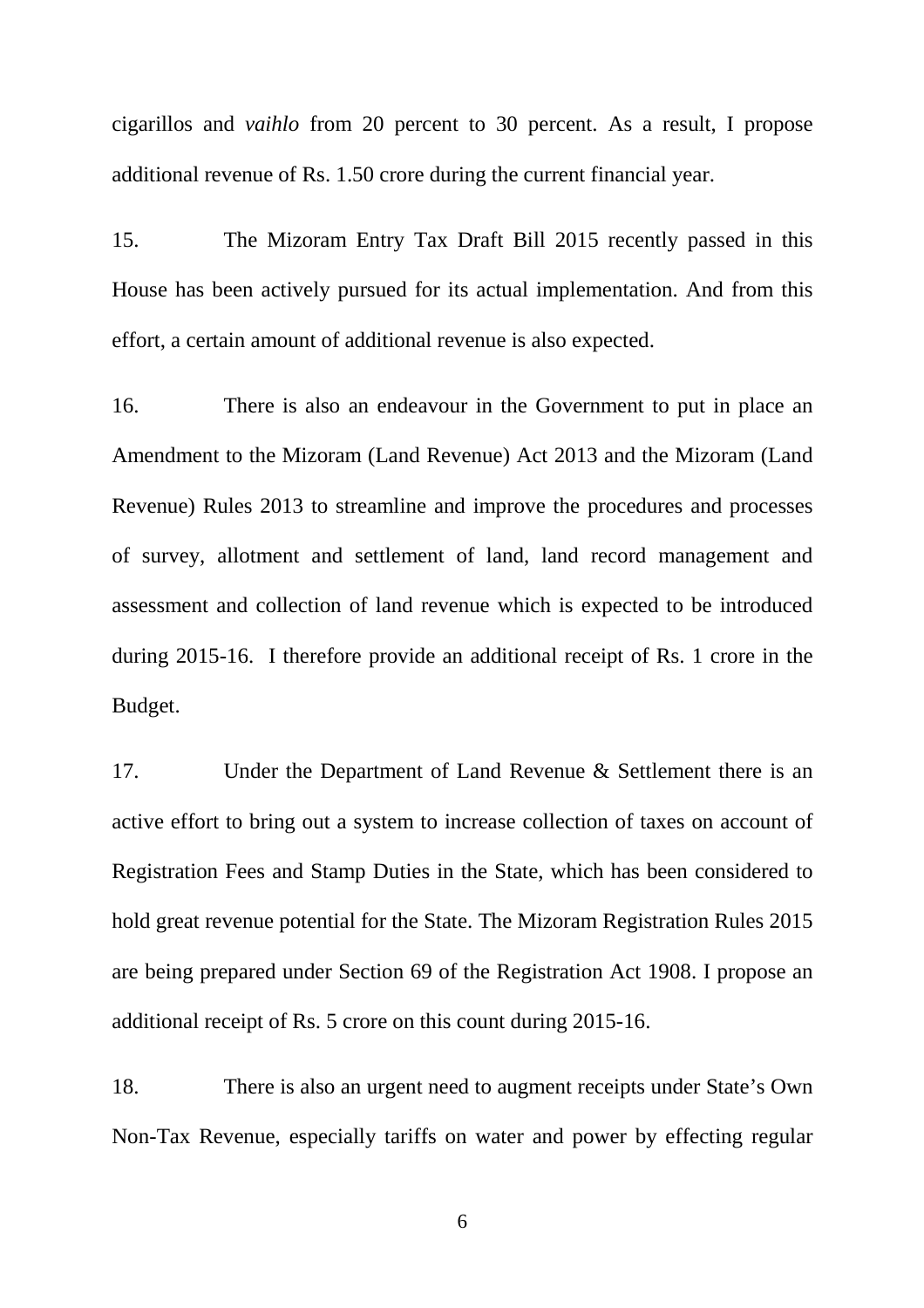and gradual growth in the rates rather than imposing a quantum leap on tariff rates. The concerned Departments of the Government are known to have been making attempts to achieve this end. The revision and fixation of power tariff is done by the Joint Electricity Regulatory Commission (JERC) for Manipur and Mizoram as per the Multi-year Tariff Regulations 2014. As the present tariff structure of Mizoram is less than that of other North Eastern States, it is imperative that we should, at least, be at par with other NE States so that the overall resources of the State can be improved.

## **Expenditure**

19. The gross Expenditure from the Consolidated Fund of the State for 2015-16 is estimated at Rs.7756.83 crore. Gross Revenue Expenditure is estimated at Rs. 6093.29 crore and the gross Capital Expenditure is estimated to be Rs. 1663.54 crore. Excluding recoveries on Stock Suspense, estimated Net Expenditure of the Consolidated Fund of the State is Rs. 7576.56 crore of which Net Revenue Expenditure will be Rs. 6091.29 crore and the Net Capital Expenditure is Rs. 1485.27 crore.

20. Of the total Expenditure under the Consolidated Fund of the State during 2015-16, the total estimated Non-Plan Expenditure is Rs. 4519.96 crore and the estimated Plan Expenditure comes to Rs. 3097.78 crore. Rs. 139.08 crore is an estimated Expenditure for other splinter Centrally Sponsored Schemes not brought into the fold of Plan Fund.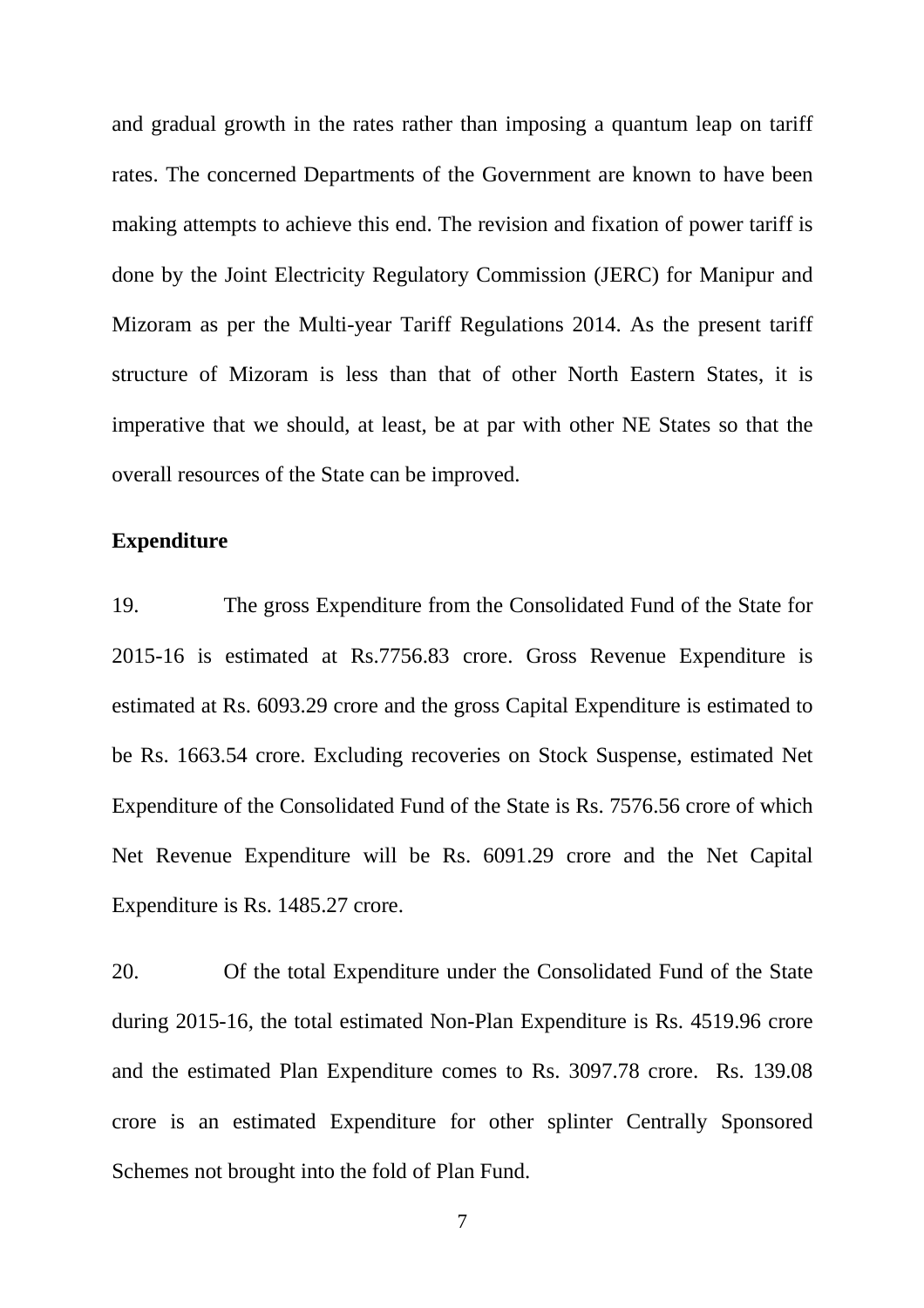21. Plan Outlay for 2015-16 amounting to Rs. 3097.78 crore consists of estimated receipts for CSS/NEC/NLCPR from various Ministries of the Government of India amounting to Rs. 1873.71 crore and Rs. 1224.07 crore being the State fund provided for Plan Sector. This State fund comprises Loans to be availed from Financial Institutions like NABARD, NCDC, PFC and the Government of India and also those for Externally Aided Projects (EAP).

## **Allocation of State Plan Fund**

22. State Plan Fund is solely meant for various items of Plan Expenditure such as Revenue Expenditure, Grants-in-Aid (Salaries & Non-Salaries), State Flagship Programme NLUP, and the State Matching Share (SMS). Even though the exact amount required for SMS cannot yet be ascertained, I propose a tentative allocation of Rs. 111.40 crore for the year so that the normal fund flow for these CSS/NEC/NLCPR schemes, which come from the Central Government, may not be seriously disrupted.

23. For covering critical sectors within the Programme of the ongoing NLUP, I provide Rs. 60 crore for current financial year 2015-16.

24. Rs. 3.61 crore is earmarked for taking up Rubber Plantations under Soil & Water Conservation Department during the year.

25. Rs. 3.47 crore and Rs. 3.12 crore are set aside for on-going Animal Feed Plant, Ramrikawn and a new project Integrated Veterinary & Animal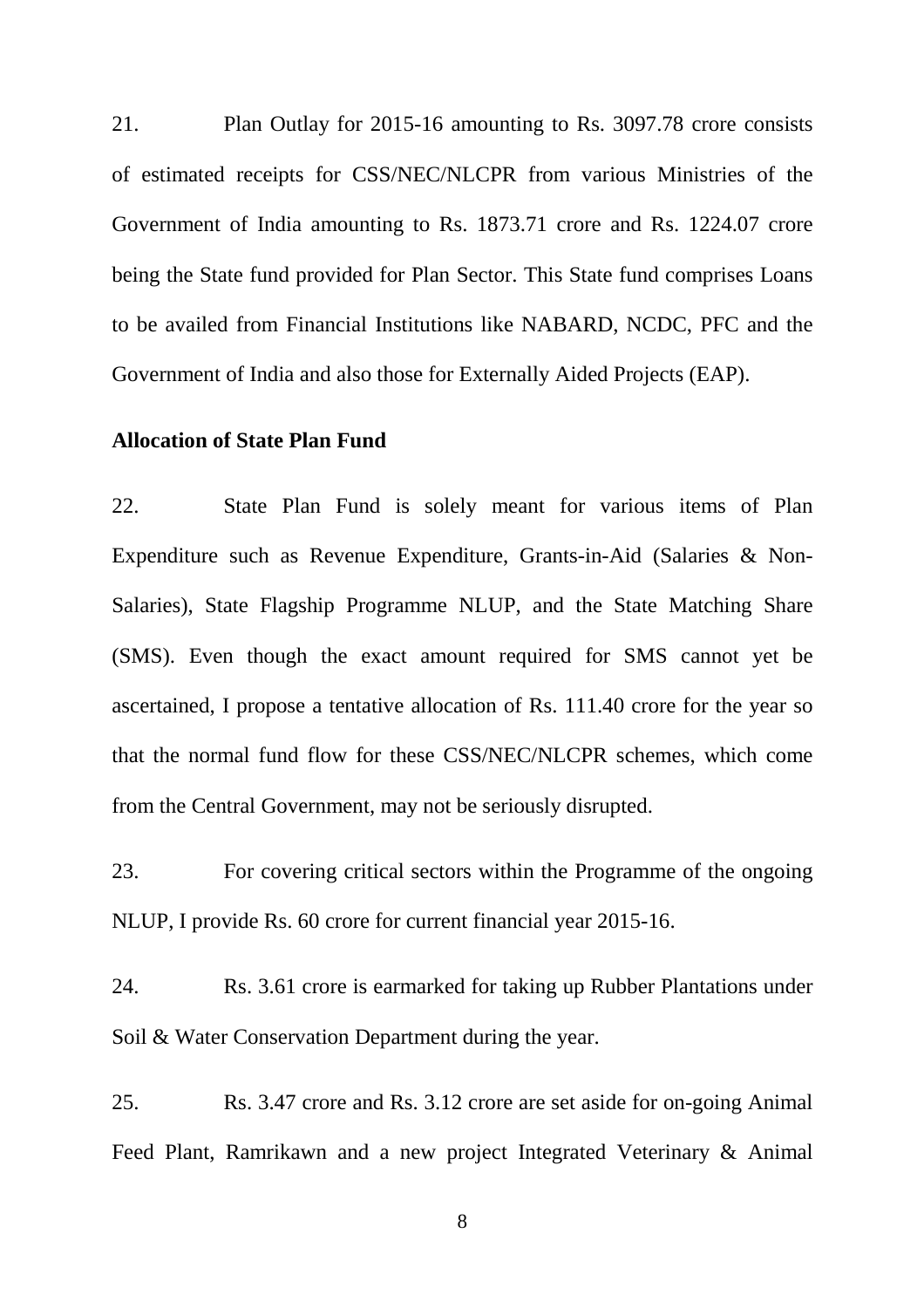Husbandry Training Institute, Lungpuizawl, Lunglei respectively under Animal Husbandry & Veterinary Department.

26. For taking up 11 (eleven) new Irrigation Schemes under Minor Irrigation Department I propose to allocate Rs. 4.90 crore.

27. Under Public Works Department Rs. 3 crore is earmarked for ongoing work Rehabilitation of West Phaileng-Marpara Road and a total of Rs. 9.87 crore is proposed for the following new works – Chuhvel to Sihtlang Road, R.Tuichang to Tumtukawn, Zote to Chhipphir Road, Zawngin to Suangpuilawn Road and Laki to Vahai Road.

28. For on-going construction of 27 (Twenty seven) Supply Godowns under Food, Civil Supplies & Consumer Affairs Department I propose to set aside Rs. 27.59 crore.

29. For taking up various new Water Supply Schemes (WSS) under Public Health Engineer Department such as Kelkang WSS, Lamchhip WSS, Khawruhlian WSS, Buangpui Solar Water Pumping System, Tuikum and Greater Serchhip WSS Booster Pump House and for Renovation of Ngopa WSS a total provision of Rs. 14.44 crore is allocated.

30. There is a scheme being undertaken in Cooperation Department under the Integrated Cooperative Development Project (ICDP) for upliftment and revival of various Cooperative Societies within the State to be completed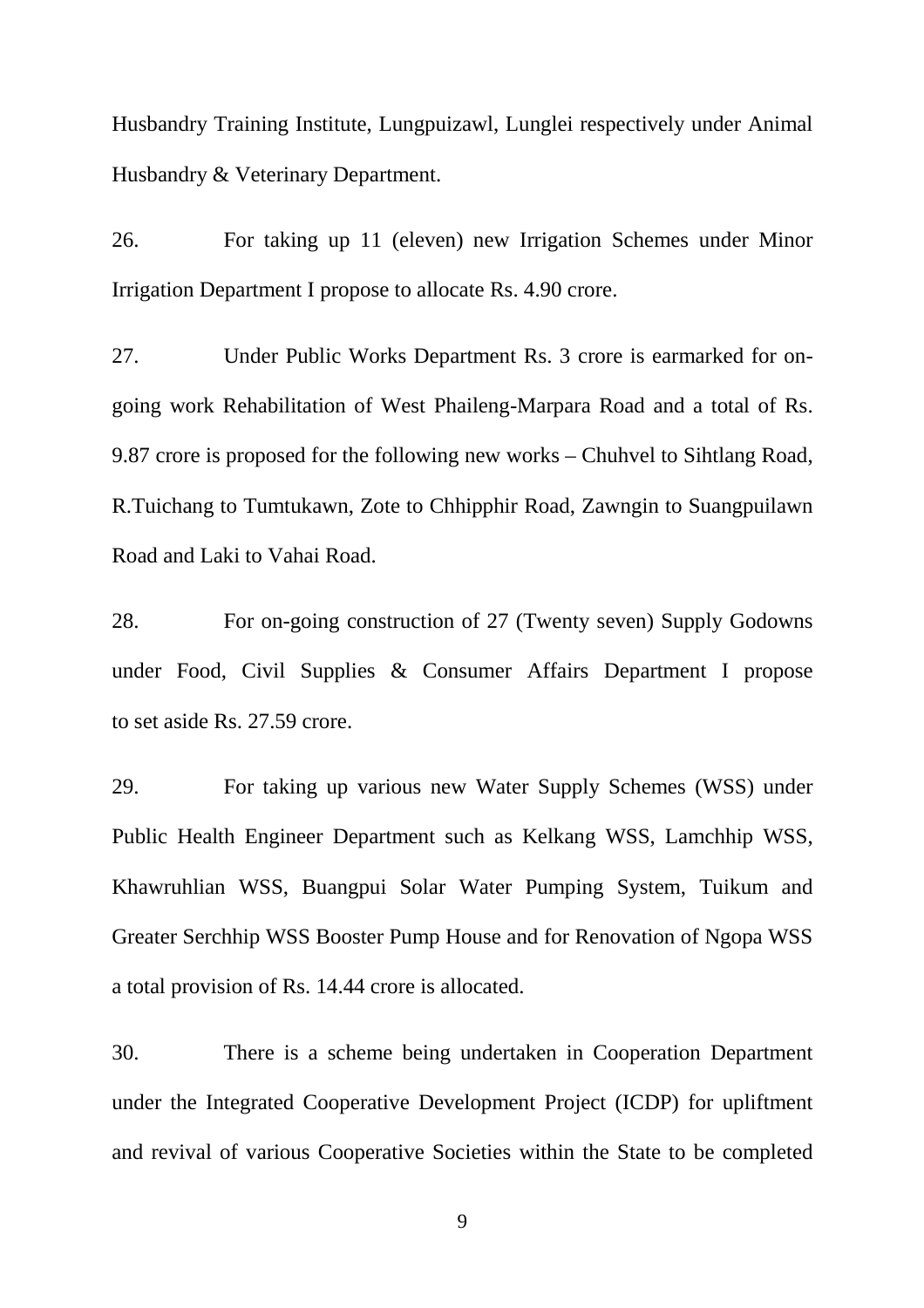within a span of 4 years. For this Project I propose to allocate Rs. 11.24 crore during the current year.

31. Restructured Accelerated Power Development and Reforms Programme (R-APDRP) sanctioned by the Ministry of Power has been going on under Power & Electricity Department for improvement of power distribution system covering 9 towns in the State. For the 10 percent State Matching Share for this project, I propose to allocate Rs. 24.05 crore during current financial year.

32. For construction of EAP Projects under Public Works Department Champhai-Zokhawthar Road and Chhumkhum-Chawngte Road, I propose to earmark Rs. 114.70 crore during 2015-16.

33. I propose to allocate Rs. 57.87 crore for ongoing EAP Project of North-Eastern Region Urban Development Programme (NERDUP) to cover Aizawl Water Supply and Sewerage & Sanitation Programme under UD&PA Department.

34. For reforms and restructuring of Public Sector Enterprises (PSE) which is one of the facets within the ambit of Mizoram Public Resource Management Programme (MPRMP) under Finance Department, Rs. 34.10 crore is allocated.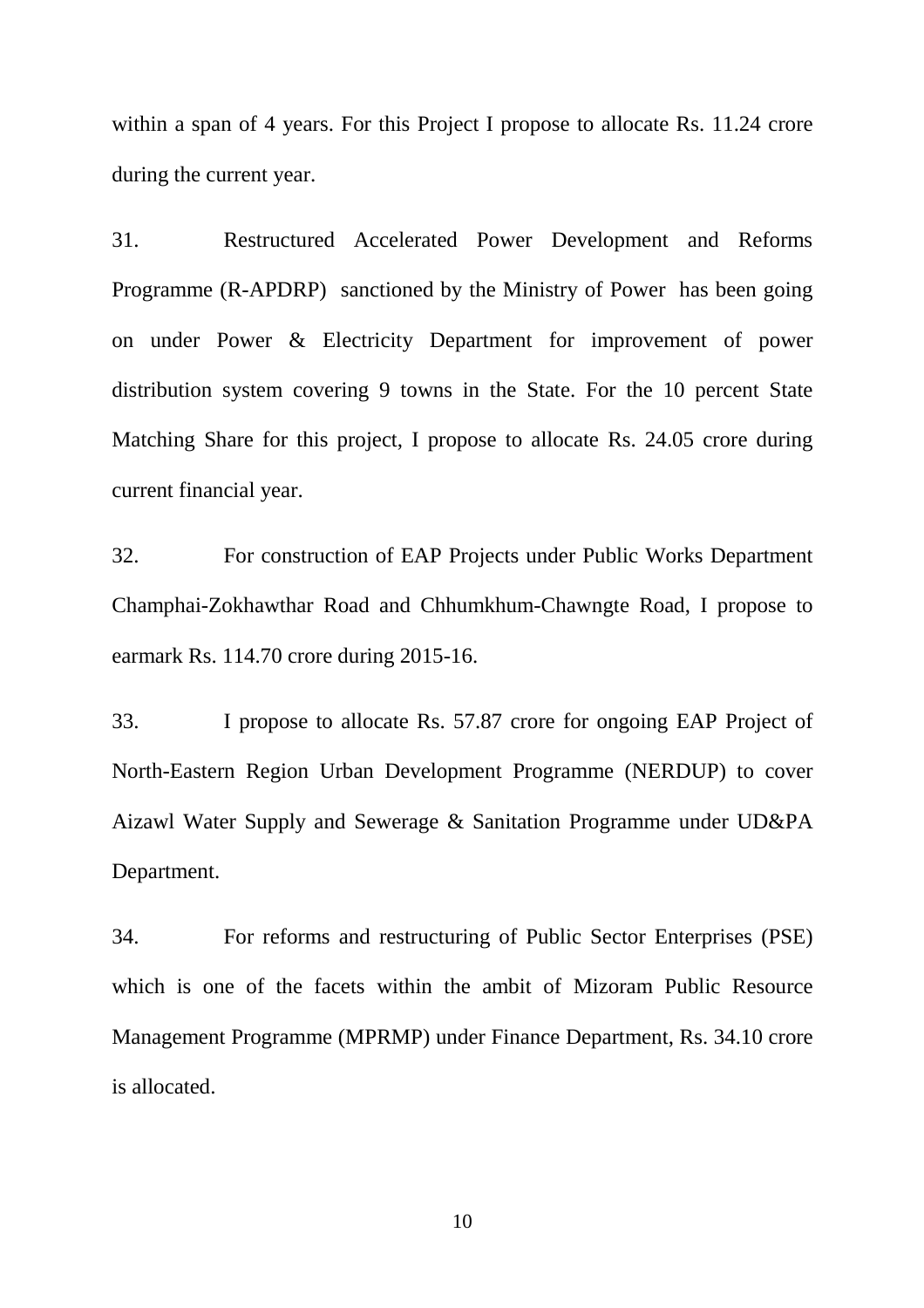35. Rs. 10 crore is allocated to UD&PA Department for purchase of a site at Zodin Square for construction of a mega Motor Parking.

36. For MLA Local Area Development Fund a total of Rs. 20 crore is earmarked during 2015-16, and from this allocation each Member of Mizoram Legislative Assembly shall contribute Rs. 1 lakh for Mizoram State AIDS Control Society adding up to a total of Rs. 40 lakh which will then be allocated to Health Services as Grants-in-Aid for the Society.

# **Plan Sectoral Allocation**

37. Total Plan Outlay of Rs. 3097.78 crore is allocated to various Sectors as shown below:

| $\mathbf{i}$   | Agriculture & Allied Services     | $-Rs.$  | 318.61 crore          |
|----------------|-----------------------------------|---------|-----------------------|
| ii)            | <b>Rural Development</b>          | $-Rs.$  | 292.45 crore          |
| iii)           | Special Area Programme            | $-$ Rs. | 97.38 crore           |
| iv)            | Irrigation & Flood Control        |         | $-Rs.$ 91.97 crore    |
| V)             | Energy                            |         | $-Rs.$ 76.36 crore    |
| $\mathbf{vi})$ | Industry                          | $-Rs.$  | 27.17 crore           |
| vii)           | <b>Transport</b>                  | $-$ Rs. | 258.54 crore          |
| viii)          | Communication                     |         | $-Rs.$ 15.50 crore    |
| $i\mathbf{x})$ | Science, Technology & Environment |         | $-Rs.$ 3.09 crore     |
| $\mathbf{x})$  | <b>General Economic Services</b>  | $-$ Rs. | 496.36 crore          |
| xi)            | <b>Social Services</b>            |         | $-$ Rs. 1347.59 crore |
| xii)           | <b>General Services</b>           |         | $-Rs.$ 72.76 crore    |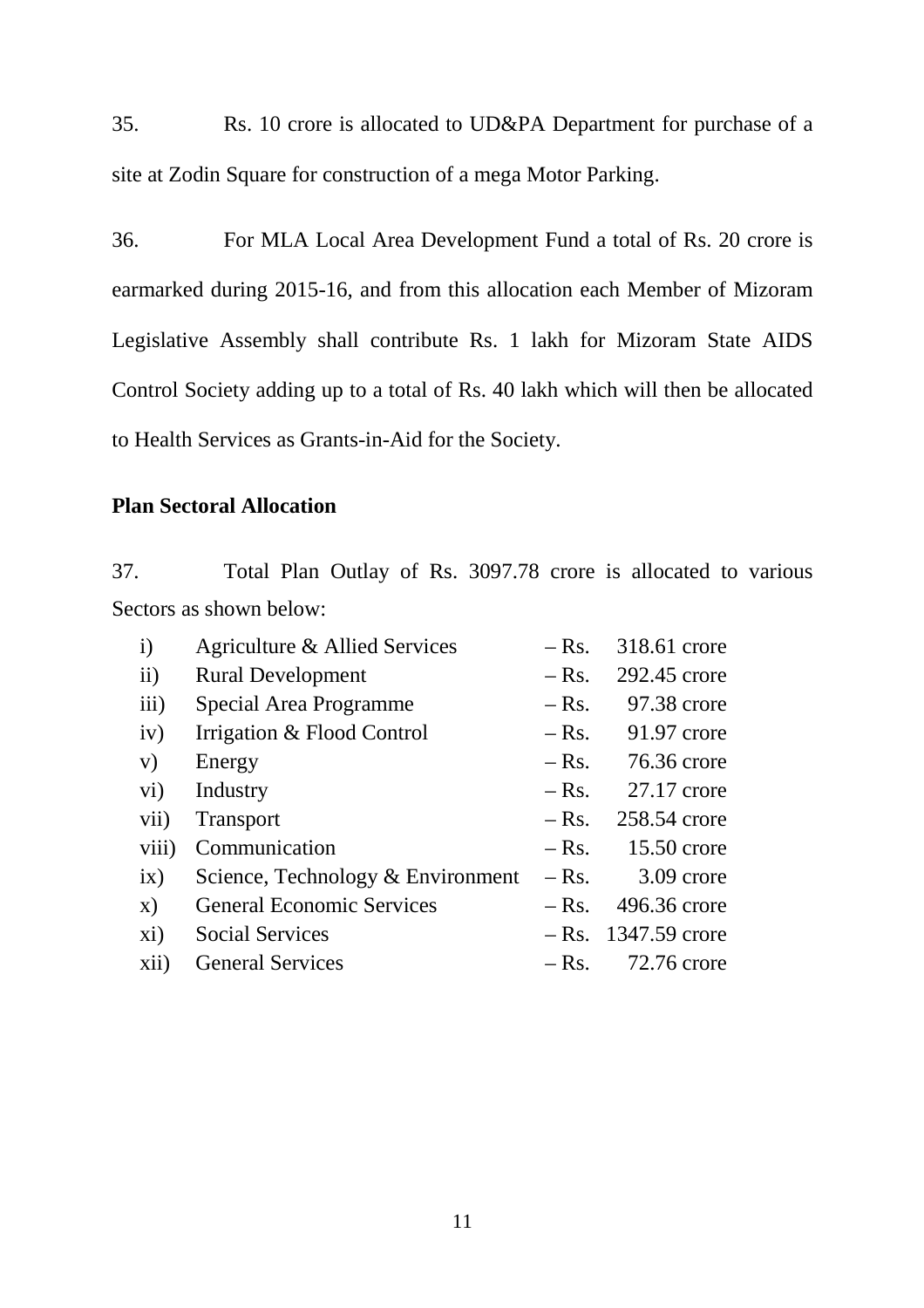### **Non-Plan Service-wise Allocation**

38. Service-wise distribution of total Non-Plan Fund of Rs. 4519.96 crore is indicated below:

| $(a)$ Revenue Account                |         |               |  |  |
|--------------------------------------|---------|---------------|--|--|
| (i) General Services                 | $-Rs.$  | 2190.26 crore |  |  |
| (ii) Social Services                 | $-Rs.$  | 988.78 crore  |  |  |
| (iii) Economic Services              | $-$ Rs. | 733.34 crore  |  |  |
| $(b)$ Capital Account                |         |               |  |  |
| (i) General Services                 | $-$ Rs. | 142.03 crore  |  |  |
| (ii) Economic Services               | $-$ Rs. | 178.26 crore  |  |  |
| (c) Public Debt and Loans & Advances | $-$ Rs. | 287.29 crore  |  |  |

#### **Budgetary Borrowings**

39. Mr. Speaker Sir, I would like to mention that for States like ours whose own resources are still very minimal, there is a need to resort to borrowings for funding basic developmental works. However, it is not wise to go on availing loans without discreet planning if we are to avoid an everincreasing debt of the State. It is always better to have proper planning for spending the loans that are to be availed. Apart from this, the Government of India fixes a prescribed ceiling on the annual budgetary borrowings of the States within which we have to contain our borrowings.

40. During the current fiscal 2015-16 our budgetary borrowing limit is fixed at Rs. 426 crore which is 3 percent of the estimated Gross State Domestic Product (GSDP) of Rs. 14204 crore for the year.

41. Within this ceiling, I propose to raise Market Loans and Negotiated Loans from NABARD, Power Finance Corporation (PFC) and National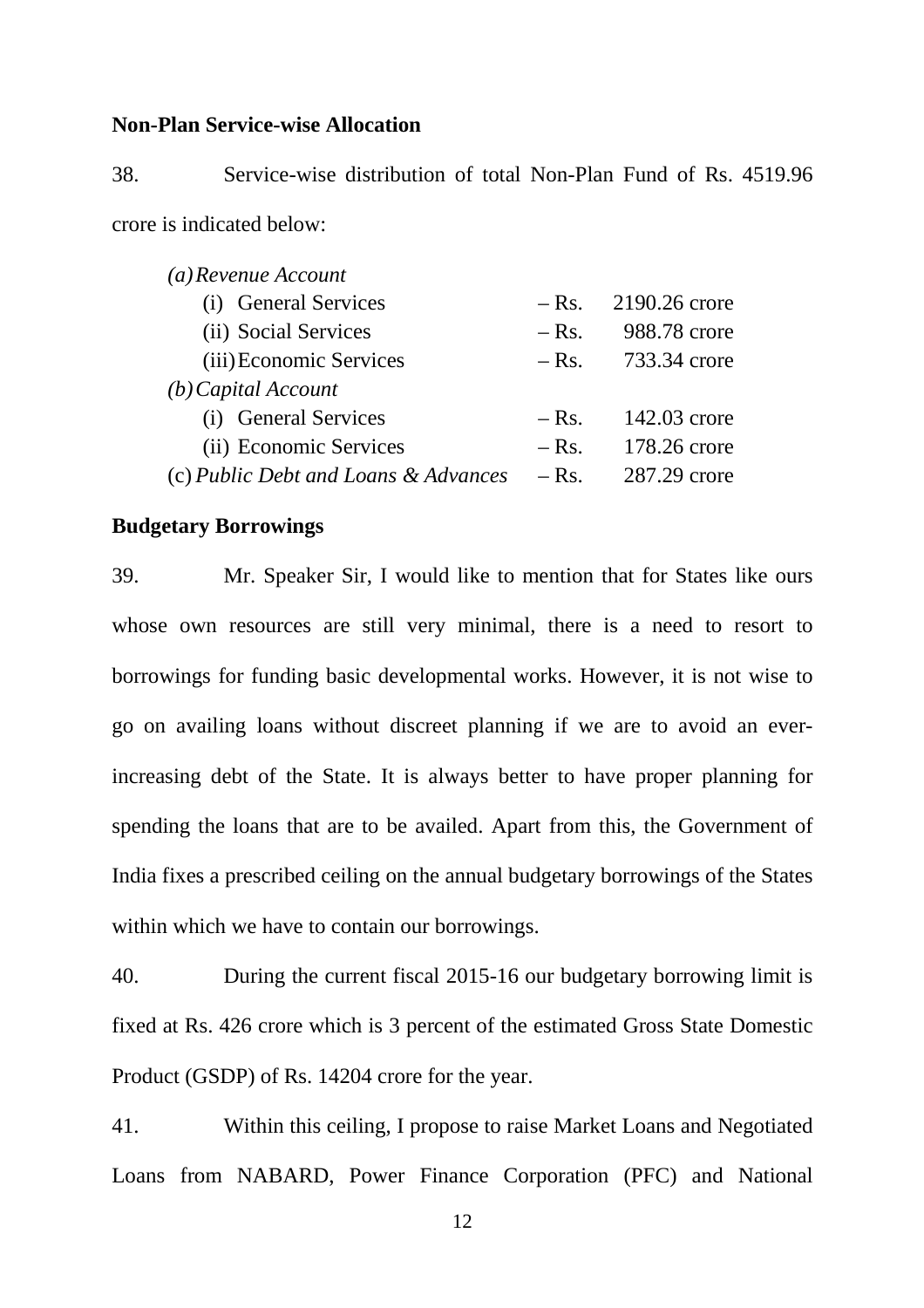Cooperative Development Corporation (NCDC) including Block Loans from the Government of India for various development projects including EAP projects in the State. Besides, net balances in the Public Account under Small Savings, Provident Fund, etc. and Civil Deposits, etc. are taken into account for computing loans availed by the State during the year. Therefore, the total Internal Debt together with Loans and Advances proposed to be raised during the year comes to Rs. 389.89 crore.

### **Liabilities of the State**

42. The main criterion for assessing the State's fiscal health in regard to liabilities is the Gross State Domestic Product (GSDP). In this regard I would like to briefly, and at a glance, apprise the respected Members of the position of what our State debt stock has been in the past five years with reference to the Thirteenth Finance Commission's recommended targets of liabilities for Mizoram during 2010-15 *vis-a-vis* our actual position yearwise as tabulated below:

| <b>Financial Year</b> | TFC's<br>recommended<br>percentage of<br><b>GSDP</b> | <b>Liabilities</b><br>in crore of<br>rupees | <b>Actuals as</b><br>percentage<br>of GSDP |
|-----------------------|------------------------------------------------------|---------------------------------------------|--------------------------------------------|
| 2010-11 (Actuals)     | 87.3%                                                | 4496.86                                     | 74.23%                                     |
| 2011-12 (Actuals)     | 85.7%                                                | 4548.45                                     | 65.06%                                     |
| 2012-13 (Actuals)     | 82.9%                                                | 5114.20                                     | 63.51%                                     |
| 2013-14 (Actuals)     | 79.2%                                                | 5608.47                                     | 54.47%                                     |
| $2014 - 15$ (RE)      | 74.8%                                                | 5863.71                                     | 46.91%                                     |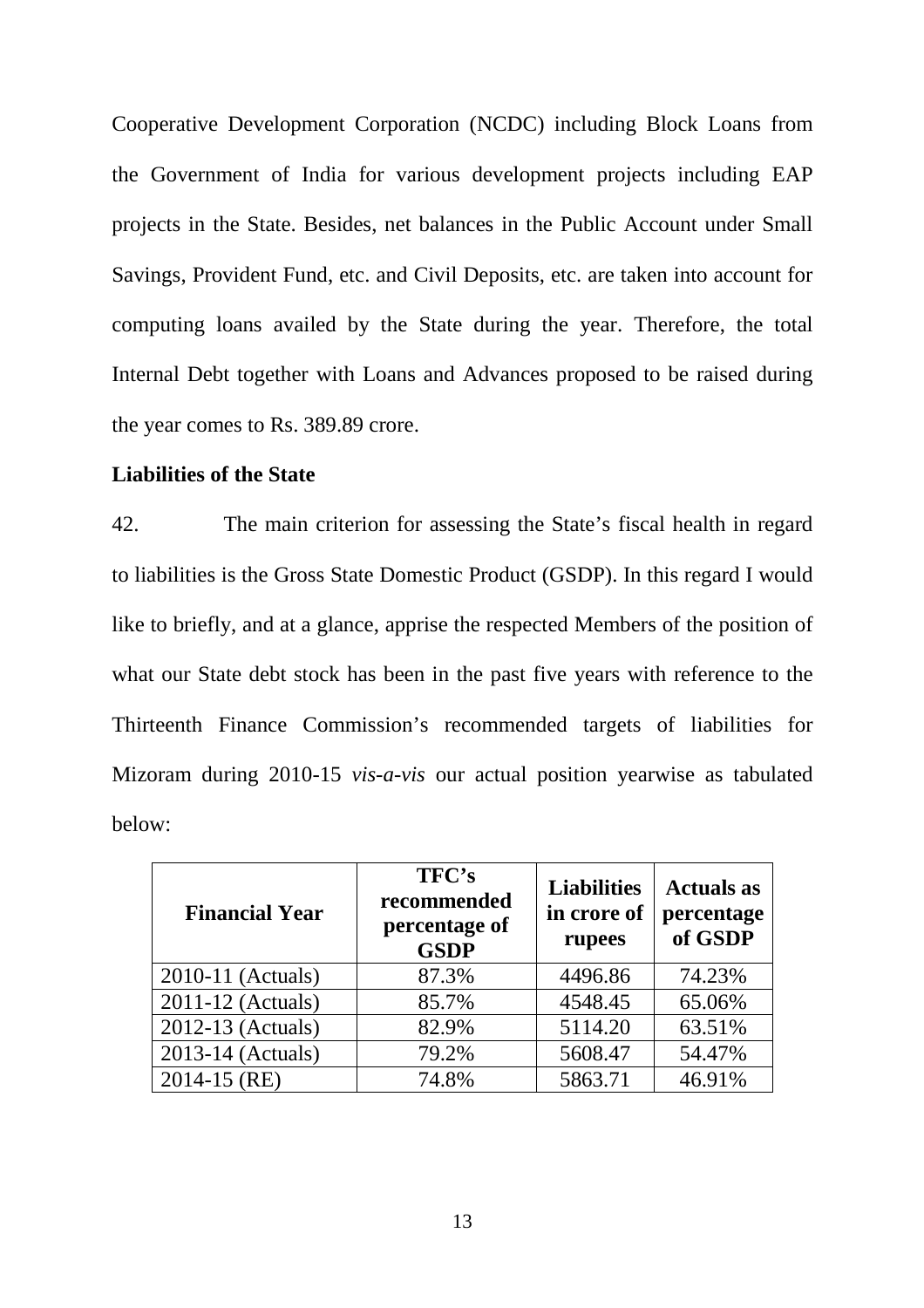43. During the current financial year 2015-16, the total amount of the State's liabilities is estimated at Rs. 6260.20 crore which stands at 44.07 percent of the projected GSDP of Rs. 14204 crore.

#### **Revenue Surplus and Fiscal Deficit**

44. Mr. Speaker Sir, as per the recommendation of the Fourteenth Finance Commission, States are now expected to have Revenue Surplus and to contain Fiscal Deficit at 3 percent of GSDP every fiscal for the ensuing 5 years (2015-16 to 2019-20) of the Commission period. I have a strong desire with considered determination to steer the State finances within the aforesaid fiscal parameters. In this Budget Estimates, I therefore target a Revenue Surplus of Rs. 1084.16 crore and Gross Fiscal Deficit of Rs. 109.63 crore which is 0.77 percent of the estimated GSDP.

### **Austerity Measures**

45. Mr. Speaker Sir, as I have highlighted earlier, we will have no separate fund for taking up Plan and Non-Plan requirements from 2015-16 onwards except for the awards under Finance Commission and for that reason, it is all the more pressing for us to augment our own Tax and Non-Tax Revenues to the greatest extent possible and also to wisely spend our limited resources as best as we can. Under the enthusiastic guidance of the Hon'ble Chief Minister an Office Memorandum was issued in December 2014 from the CMO spelling out detailed directives on economy in spending and resource mobilisation for strict compliance by all Government Departments and Autonomous Bodies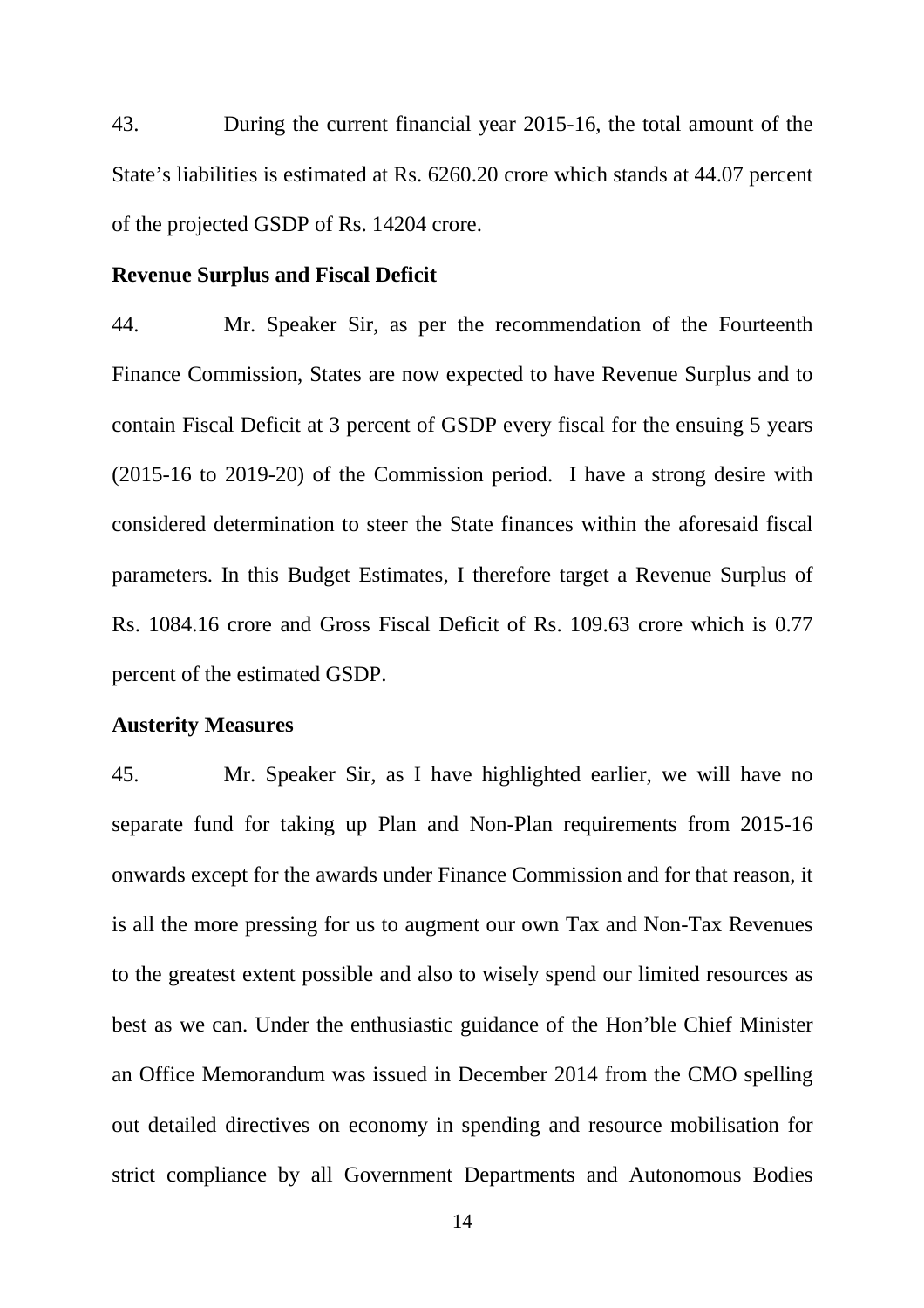under the State Government. Earlier I caused an OM to be issued from the Finance Department on the same lines in July last year. The Government is ever determined to enforce these guidelines on austerity measures and rationalisation of expenditure.

46. The State Government in its efforts to have better economy in spending recently revised the system of food trading by raising selling price of rice to the public from Rs. 9.50 to Rs. 15 per kilogram. Very recently the Government had to take a hard decision on the management of the State's Public Sector Enterprises. The three sick PSEs namely ZENICS, ZOHANDCO and MAMCO are decided to be closed down and ZIDCO and MIFCO are recommended to be restructured and privatised respectively. For regular employees of these PSEs, the Mizoram State Public Enterprises (Early Retirement) Rules 2015have been notified and the implementation of the decision of the Government on the matter is expected to be completed during 2015-16.

# **Report of the State Finance Commission**

47. The first Mizoram State Finance Commission was formed by the Government to make recommendations on the system of transfer of funds to the Autonomous District Councils and the Local Bodies. The Report was submitted to the Government on 19.2.2015. This Report is being examined and if it is accepted by the Government devolution of Grants-in-Aid to the three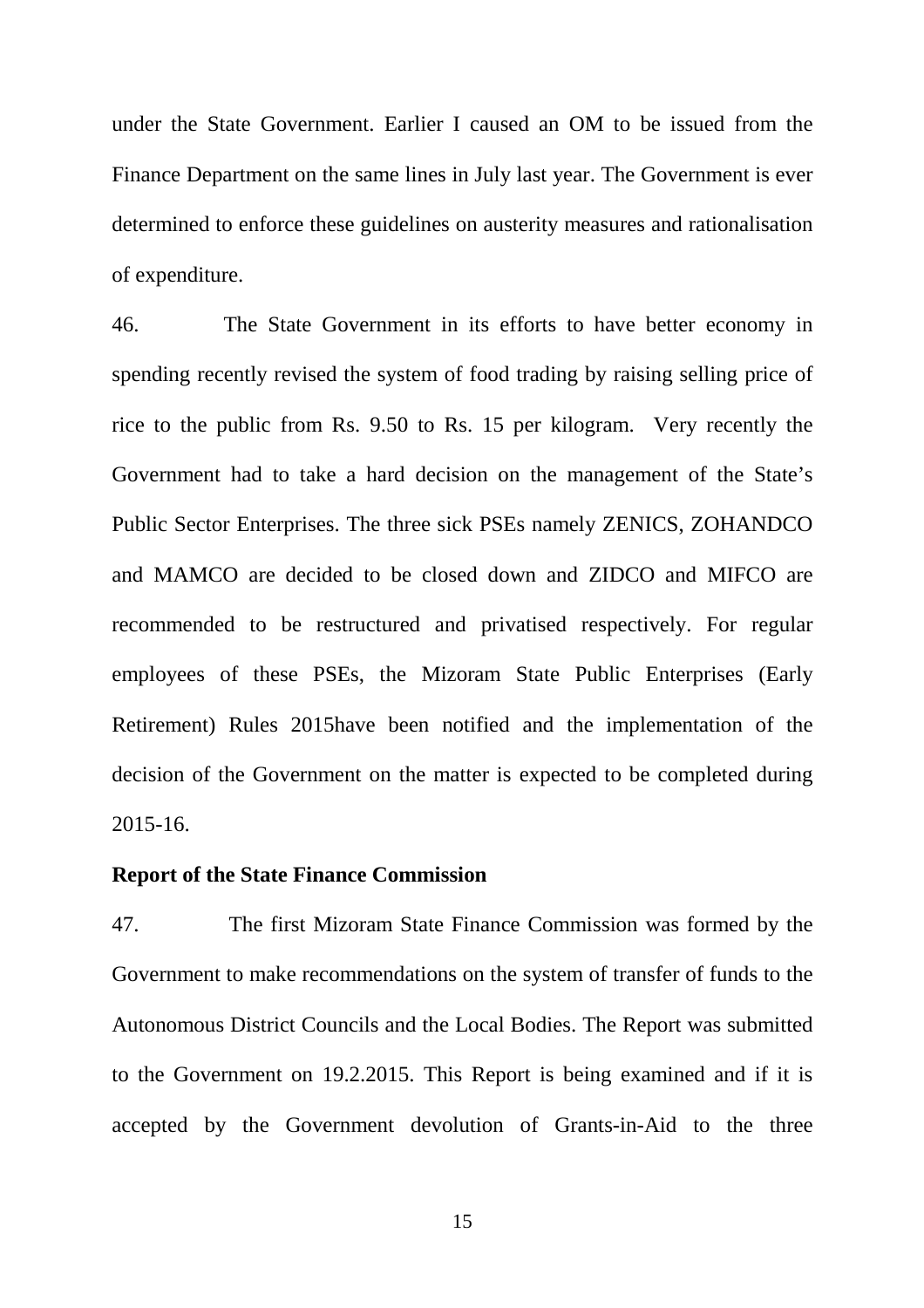Autonomous District Councils, Aizawl Municipal Council and the Village Councils can be carried out evenly and based on proper patterns.

#### **Conclusion**

48. Mr. Speaker Sir, it is the intention of the Government to consider this financial year 2015-16 as the *Year of Consolidation*. This implies that the Government will be intent on bringing the State on a more firm financial footing by not venturing on high and new developmental agenda. Instead, the effort of the Government will be to concentrate more on high priority and thrust areas and at the same time to dissolve our liabilities to the extent possible with the available resources. We will start clearing the huge pile of Civil Deposits, which have accumulated over the years, from the current financial year onwards and it is expected to fully clear the same within the next three or four years. At the same time, I assure you that the Government will shoulder the duty of providing funds for the efficient maintenance of the whole Government machinery mainly from the albeit meagre Non-Plan resources at hand with wise discretion and proper assessment.

49. As it is possible to know the amount of fund that will be roughly available for the State during the coming five years from 2015-16, it will be the endeavour of this Government to wisely utilise our limited funds for the upliftment of our State. I beseech all the Members of this House and the citizens of Mizoram to give me your support to accomplish this uphill yet noble task.